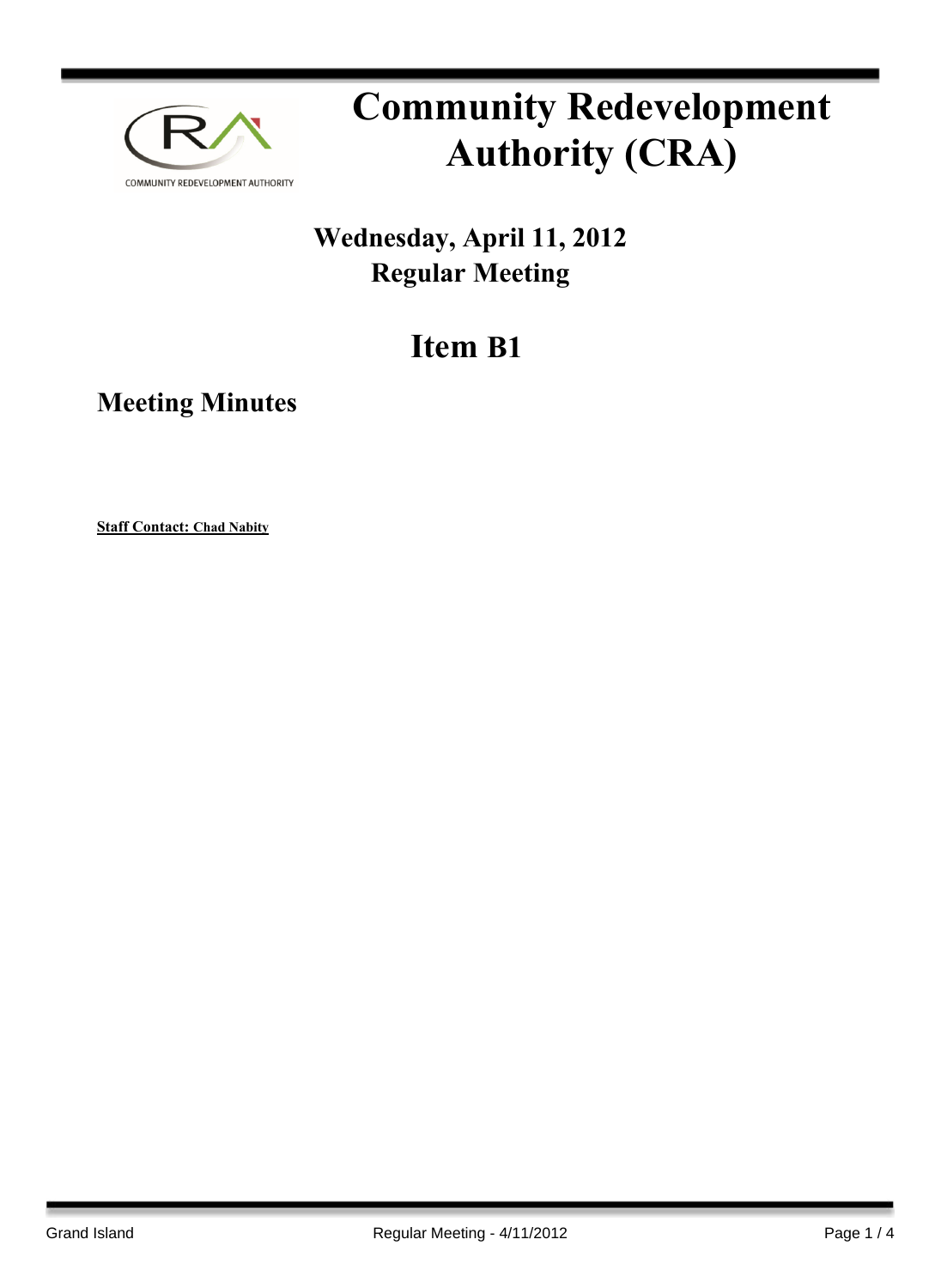### OFFICIAL PROCEEDINGS

### MINUTES OF COMMUNITY REDEVELOPMENT AUTHORITY MEETING OF March 14, 2012

Pursuant to due call and notice thereof, a Regular Meeting of the Community Redevelopment Authority of the City of Grand Island, Nebraska was conducted on March 14, 2012 at City Hall 100 E First Street. Notice of the meeting was given in the March 9, 2012 Grand Island Independent.

1. CALL TO ORDER. Barry Sandstrom called the meeting to order at 4:00 p.m. The following members were present: Glen Murray, Sue Pirnie and Tom Gdowski. Also present were; Director, Chad Nabity; Secretary, Rose Woods, Marlan Ferguson; City Administrator, Mary Lou Brown; Finance Director, Jaye Monter; Tom Ziller, Marv Webb, Jay Palu, Council Liaison Randy Gard and Community Development Administrator Marco Floriani.

Sandstrom stated this was a public meeting subject to the open meeting laws of the State of Nebraska. He noted that the requirements for an open meeting were posted on the wall easily accessible to anyone who would like to read through them.

- 2. APPROVAL OF MINUTES. A motion for approval of the Minutes for the February 28, 2012 meeting was made by Pirnie and seconded by Gdowski. Upon roll call vote all present voted aye. Motion carried unanimously.
- 3. APPROVAL OF FINANCIAL REPORTS. Monter reviewed the financial reports for the period of February 1, 2012 through February 29, 2012. Motion was made by Murray and seconded by Pirnie to approve the financial reports. Upon roll call vote, all present voted aye. Motion carried unanimously.
- 4. APPROVAL OF BILLS. The bills were reviewed by Sandstrom. Motion made by Pirnie and seconded by Murray to approve the bills in the amount of \$9,710.12. Upon roll call vote all present voted aye. Motion carried unanimously to approve the payment of bills totaling \$9,710.12.
- 5. PRESENTATION OF DOWNTOWN HOUSING DEVELOPMENT STUDY. Jay Palu from Alley Poyner-Macchietto Architecture, Marv Webb from Webb & Company Architects and Tom Ziller from BID 8 presented the study to the board.

Low cost, ample-sized buildings; a need for housing; and a stable local economy are setting Grand Island up in a perfect storm for downtown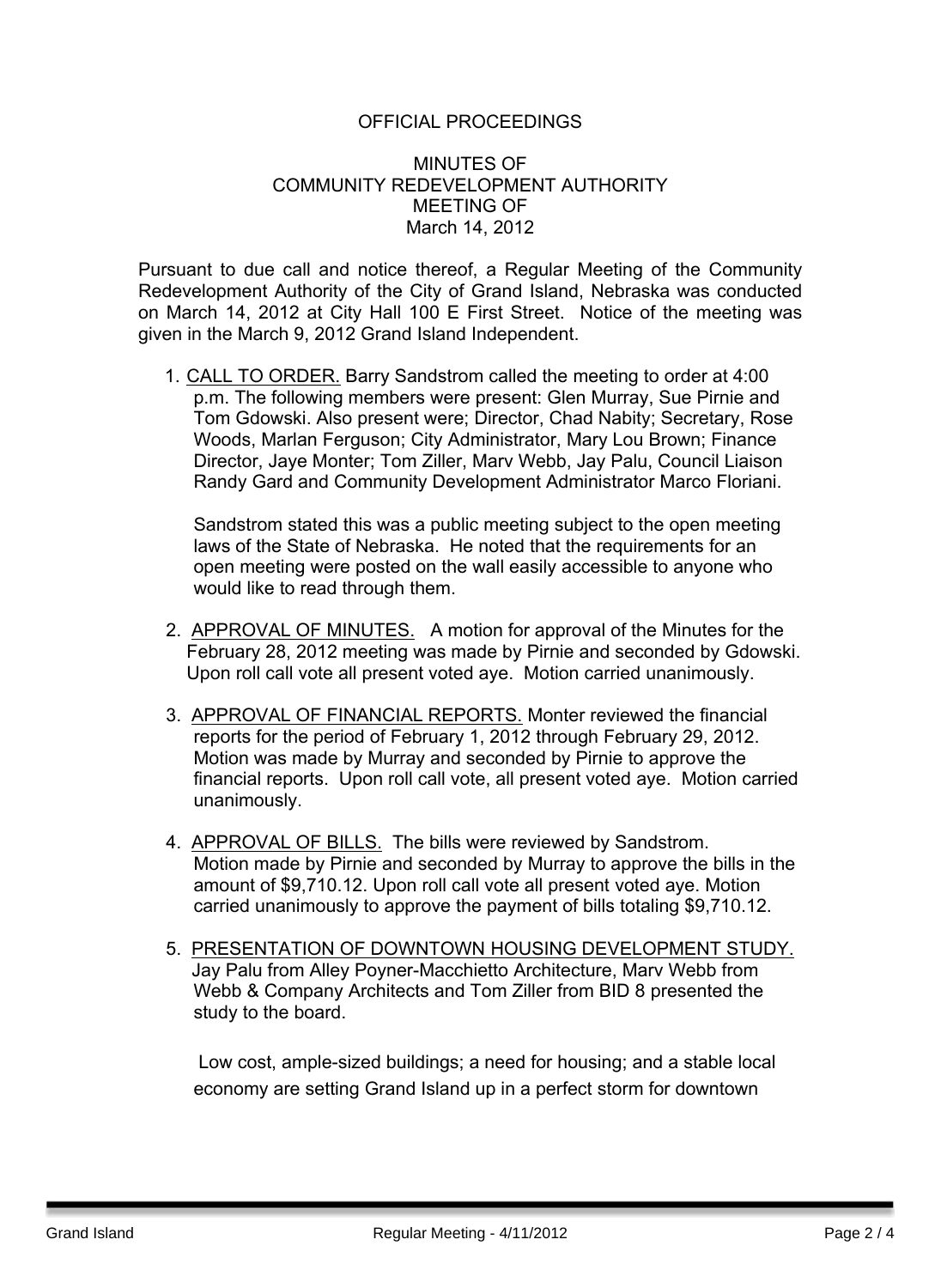redevelopment. "They are ripe for rebuild," Omaha architect Palu said of Grand Island's downtown buildings. Palu, who works for Alley-Poyner Macchietto Architecture, was part of a team that prepared a 100-page downtown housing and development study.

The study was requested by the downtown business improvement board and paid for by the Grand Island Community Redevelopment Authority. The CRA discussed the study with Palu during a Wednesday afternoon meeting at Grand Island City Hall.

The study looked at eight downtown buildings and found that 85 apartments could be created on the upper floors of those buildings to add to downtown revitalization. The buildings studied were the Elks Building, 205 W. First St.; Wolbach Building, 103 W. Third St.; Kallos Building, 106 E. Third; Roeser Building, 115 and 117 W. Third St.; Labor Temple Building, 210 N. Walnut St.; Hedde Building, 201 and 203 W. Third; Empire Building, 116 W. Third St.; and the Pathfinder Building, 223 W. Second St.

Palu said the buildings are structurally sound and nearly all lend themselves well to a mixed use of commercial space on the first floor and housing up above. The study outlined floor plans for the buildings and looked at possible rents. Palu noted housing can be vital in covering the expenses of downtown buildings, especially at a time when renting out first-floor commercial space is highly competitive. With Grand Island's high demand for rental housing, putting in downtown apartments not only generates a cash flow for the building, but it also provides a population and clientele for downtown shops and restaurants.

Palu said there are numerous funding sources to use in restoring old buildings, historic project tax credits, federal incentives and local incentives that could be offered to aid developers.

Ziller suggested the CRA may want to look at revamping the incentives it offers. The CRA has been providing facade grants to assist with updates to downtown building fronts. That's nice, Ziller said, but after a while it leads to a "decorated coffin" where the building exterior is pretty, but the upper floors are still vacant and not generating an income. Providing help